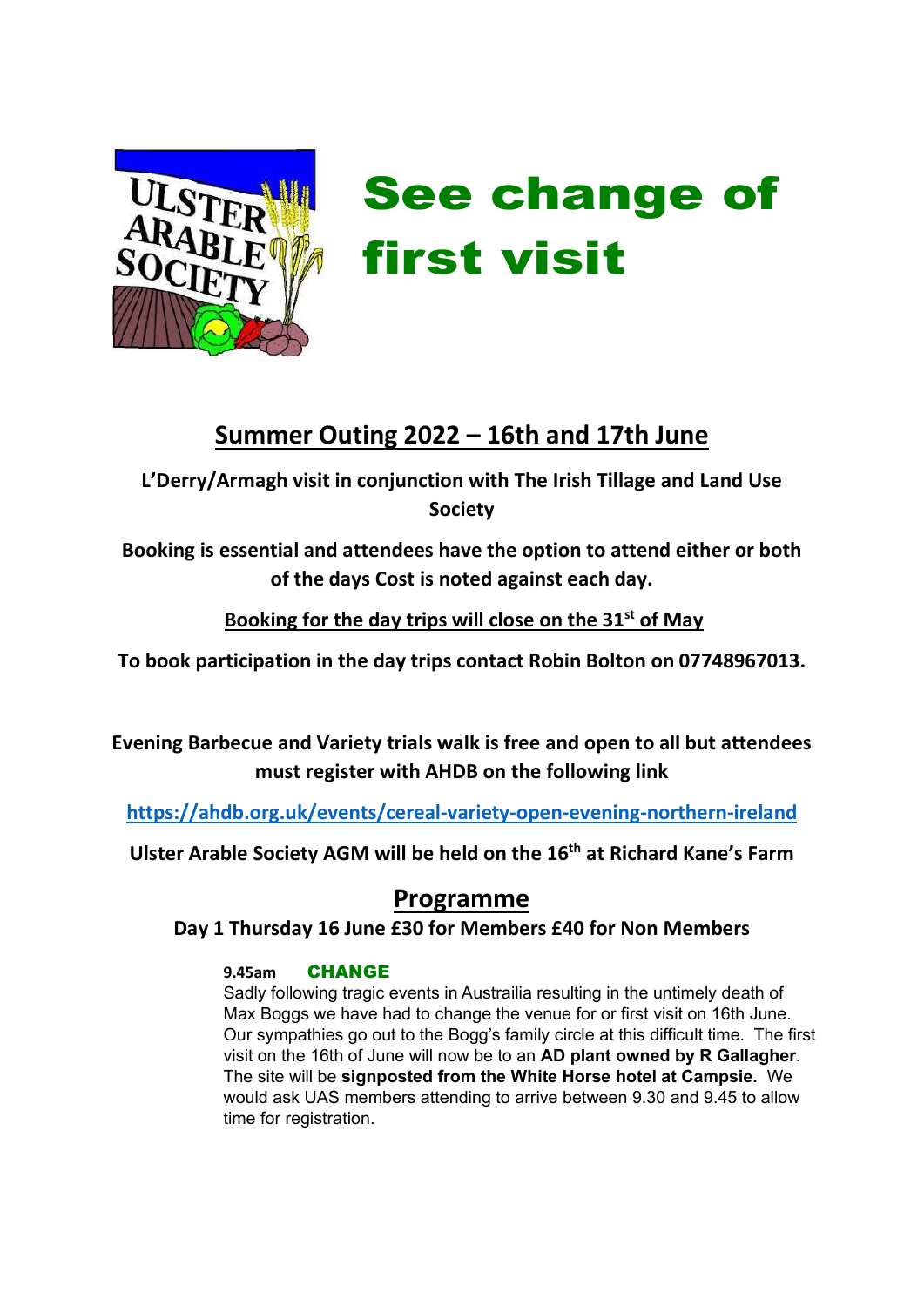#### 11.45am Foyleview Farm (including tea/coffee break)

Adrian Barr runs Foyleview Farm, a tillage farm located just outside Ballykelly. He grows winter wheat and winter and spring barley across 400ac. His farm, which lies in the valley of the River Roe, on the shores of Lough Foyle, was reclaimed from the sea around 1840. Today, it remains defended against flooding by man-made dykes. In 2004, the farm hosted the World Ploughing Championships which attracted over 20,000 visitors to the area.

#### 1.45pm Lunch – Roe Park Resort

#### 3.30pm Jonathan Kelly

Jonathan Kelly farms in Bellarena, just outside Limavady, in partnership with his father Cecil across 750ac. He recently moved from a predominantly livestock enterprise to tillage and farms on uniquely sandy, very dry soils. He grows winter wheat and barley, winter hybrid rye, spring barley, spring beans and maize.

The rye and maize are grown for anaerobic digestion plants in the region. He runs a plough based system and uses multiple sources of organic matter on his land including slurry, chicken litter, digestate and compost.

#### 5.30pm Richard Kane

Richard Kane, along with his wife Leona, run a busy tillage farm in Myroe, Limavady. They also run Broighter Gold Rapeseed Oil, producing multi-award winning coldpressed rapeseed oil. Richard also grows winter wheat, winter and spring barley and can carrots across 700ac. He uses a plough based and minimum tillage establishment system and farms on reclaimed land.

#### 5.00-8.00pm Winter Cereal Variety Trial open Evening hosted by AHDB on Richard and Leona Kane's farm.

BBQ and refreshments will be available.

## UAS AGM

## \*\*\*\*\*\*

## Day 2 Friday 17 June £25 for Members £30 for Non Members

10.00am Gilfresh Produce BT61 8PZ